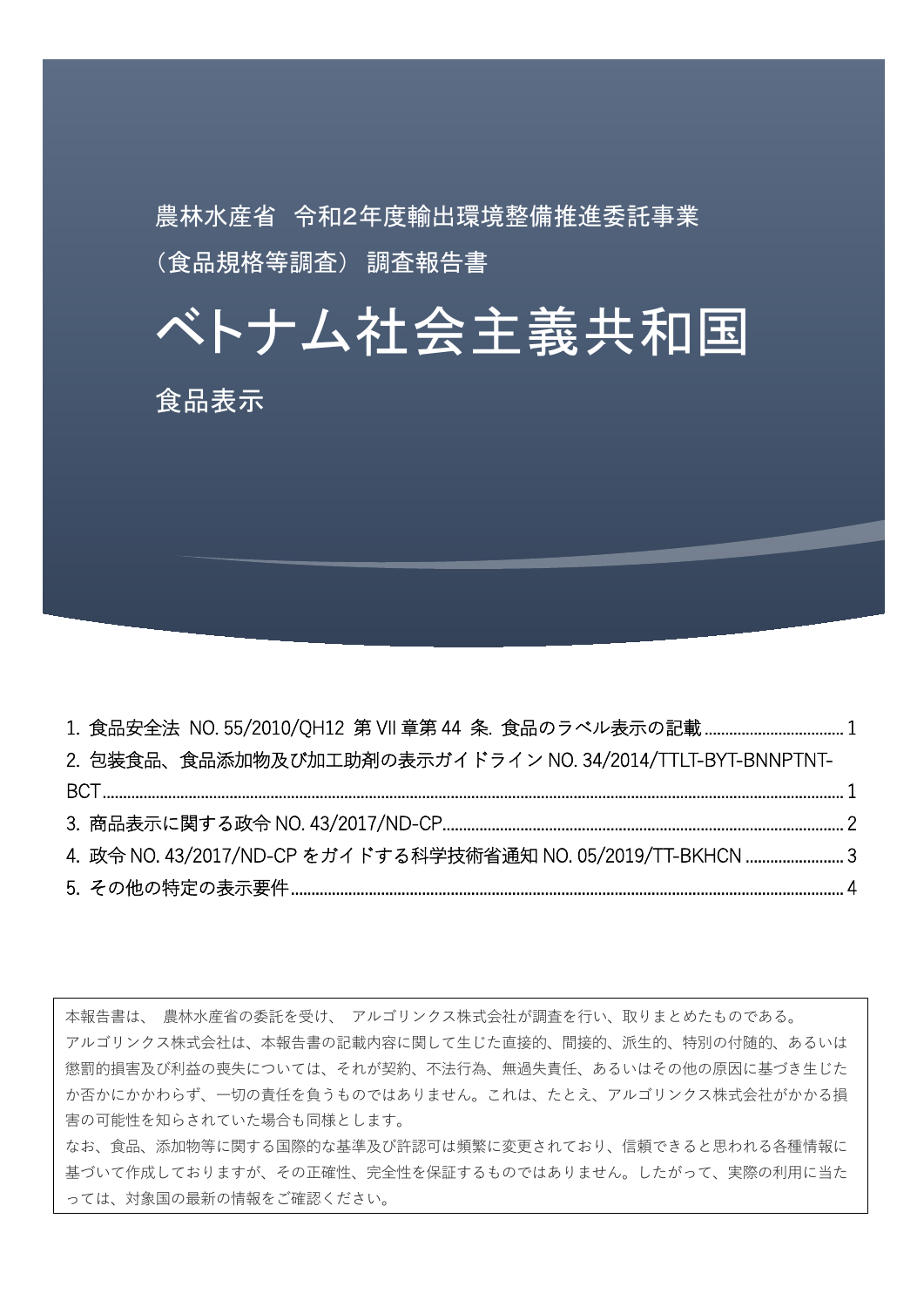# <span id="page-1-0"></span>1. 食品安全法 No. 55/2010/QH12 第 VII 章第 44 条. 食品のラベル表示の記載

第1 項: ベトナムにおいて食品、食品添加物、食品加工助剤の生産、輸入を行う組織、個人は、商品のラベル表示に関 する法律の規定により、食品のラベル表示の記載を実施しなければならない。

# <span id="page-1-1"></span>2. 包装食品、食品添加物及び加工助剤の表示ガイドライン No. 34/2014/TTLT-BYT-

# BNNPTNT-BCT

包装食品、食品添加物及び加工助剤の表示ガイドラインとして、2014 年 10 月 27 日に保健省(MOH)、農業農村開発 省(MARD)及び産業通商省(MIT)が合同通知 No. 34/2014/TTLT-BYT-BNNPTNT-BCT を公布した。本通知は、その 後、商品表示に関する政令 No. 43/2017/ND-CP 及び科学技術省通知 No. 05/2019/TT-BKHCN により、一部修正、補 足されているが、現在も有効である。

# 包装食品、食品添加物及び加工助剤の表示ガイドライン **No. 34/2014/TTLT-BYT-BNNPTNT-BCT**

# 【 目 次 】

#### 第 **1** 章 一般的事項 **General Provisions**

- 第 1 条 適用と項目 Scope and subjects
- 第 2 条 用語の解釈 Definitions
- 第 3 条 表示要件 Requirements on labelling of food products
- 第 4 条 表示言語 Language of food labelling
- 第 **2** 章 表示規則及び表示方法 **Regulation on Labelling and Method of Labelling**
	- 第 5 条 ラベル内容 Contents of food labels
	- 第 6 条 製品名 Product name
	- 第 7 条 製品材料 Product composition
	- 第 8 条 製品の定量(正味重量/実際の容量/量) Product quantifying (net weight/actual volume/quantity)
	- 第 9 条 製造日、保存可能期間、及び保管方法 Production date, shelf life and storage instructions
	- 第 10 条 使用方法 Use instructions
	- 第 11 条 強調表示及び安全上の警告 Recommendations and warnings on safety
	- 第 12 条 製品に責任を負う組織又は個人の名称及び所在地 Name and address of the organizations and individuals responsible for food products
	- 第 13 条 製品の原産国 Origin of food
	- 第 14 条 食品安全規制への適合宣言又は遵守宣言証明書の受領通知番号 Receipt No. of conformity statement or Certification on conformity of food safety
- 第 15 条 いくつかの義務的ラベル内容の免除 Exemption of some mandatory contents of labelling

#### 第 **3** 章 特定の製品の表示 **Labelling Contents for Some Special Food**

- 第 16 条 事業目的の食品添加物 Food additives for business
	- 第 17 条 照射食品 Irradiated foods

#### 第 **4** 章 施行規定 **Organization of Implementation**

- 第 18 条 施行日時 Date of enforcement
- 第 19 条 施行の責任 Implementation responsibilities
- 別添 1 グループ名表示 About Group Names

#### 別添 2 栄養強調表示 Some recommendations on nutritious comparison allowed for labelling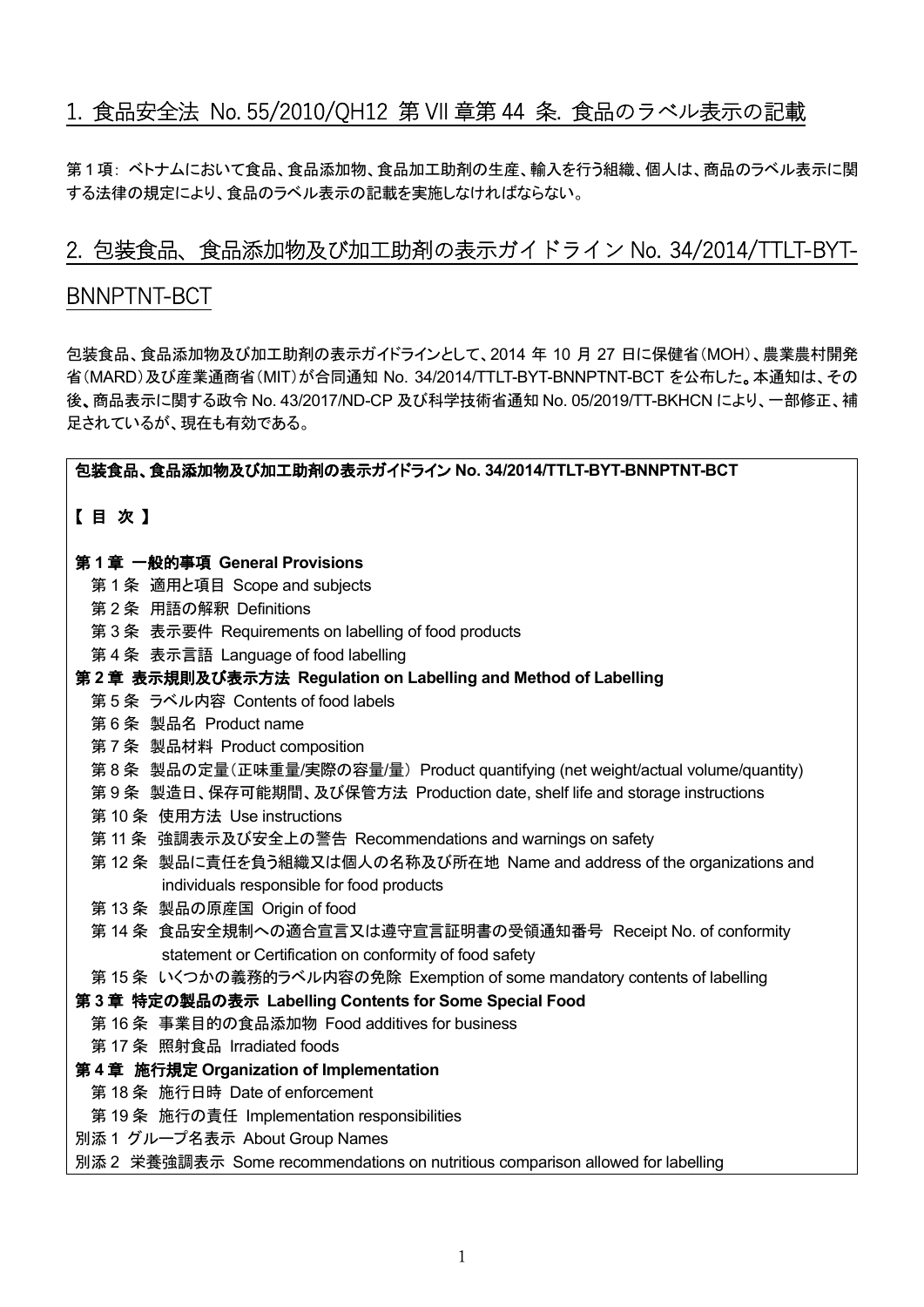# 表示言語

第 4 条 第 1 項: 製造されてベトナム市場で販売される製品のラベルは、ベトナム語で記載し、本合同回状で定め る通りの適切な義務的情報を提示していなければならない。各製品タイプの要件によっては別の言語を用いてもよ い。他言語での情報はベトナム語での情報と等しいもので、他言語の字句のサイズはベトナム語の字句のサイズ 以下でなければならない。

### 義務的表示: 第 **2** 章(第 **5** 条)

- 1) 製品名
- 2) 製品材料(第 4 項 アレルゲン表示を含む)
- 3) 製品の定量(正味重量/実際の容量/量)
- 4) 製造日、保存可能期間、及び保管方法
- 5) 使用方法
- 6) 強調表示及び安全上の警告
	- 健康強調表示は科学的根拠に基づくもので、かつ製品発売時に証明されていなければならない。
	- 栄養強調表示は本共同回状の付録 2 に準拠していなければならない。
	- ベトナムに当該栄養強調表示の最新情報がない場合、国際食品規格委員会(コーデックス)ガイドラインを 適用することができる。
- 7) 製品に責任を負う組織又は個人の名称及び所在地
- 8) 製品の原産国
- 9) 食品安全規制への適合宣言又は遵守宣言証明書の受領通知番号

# <span id="page-2-0"></span>3. 商品表示に関する政令 No. 43/2017/ND-CP

それまで、食品安全法(FSL)が、包装済み食品の消費期限に関する特別要件と、機能性食品、食品添加物、照射食品、 遺伝子組み換え食品の特別事項を規定を提供していたが、2017 年 4 月 14 日、ベトナム政府(GVN)は、商品表示に関 する政令 No. 89/2009/ND-CP に代わる政令 No. 43/2017/ND-CP を公布した。政令 No. 43/2017 は、ベトナム国内で 流通している全てのカテゴリーの食品、飲料、及び農産物の表示要件を規定している。この政令は 2017 年 6 月 1 日か ら施行された。

# 商品表示に関する政令 **No. 43/2017/ND-CP**

# 【 目 次 】

# 第 **1** 章 一般的事項 **General Provisions**

- 第 1 条 適用範囲 Scope
- 第 2 条 規制の範囲 Regulated entities
- 第 3 条 用語の定義 Interpretation of terms
- 第 4 条 ラベルの位置 Location (of label)
- 第 5 条 ラベル、文字、及び数字のサイズ Size of labels, letters and numbers on labels
- 第 6 条 レベル上の文字、シンボル、及び絵柄の色 Colors of letters, symbols, and pictures on labels
- 第 7 条 言語 Language
- 第 8 条 二次ラベルの表示 Labelling of secondary label
- 第 9 条 表示の責任 Responsibility of labelling

# 第 **2** 章 ラベルの内容及び表示の方法 **Label Contents and Presentation thereof**

- 第 10 条 必須表示の内容 Mandatory contents to be shown on label
- 第 11 条 製品の名前 Name of goods
- 第 12 条 製品の責任者の名前及び住所 Name and address of the entity responsible for the goods
- 第 13 条 製品の量 Quantities of goods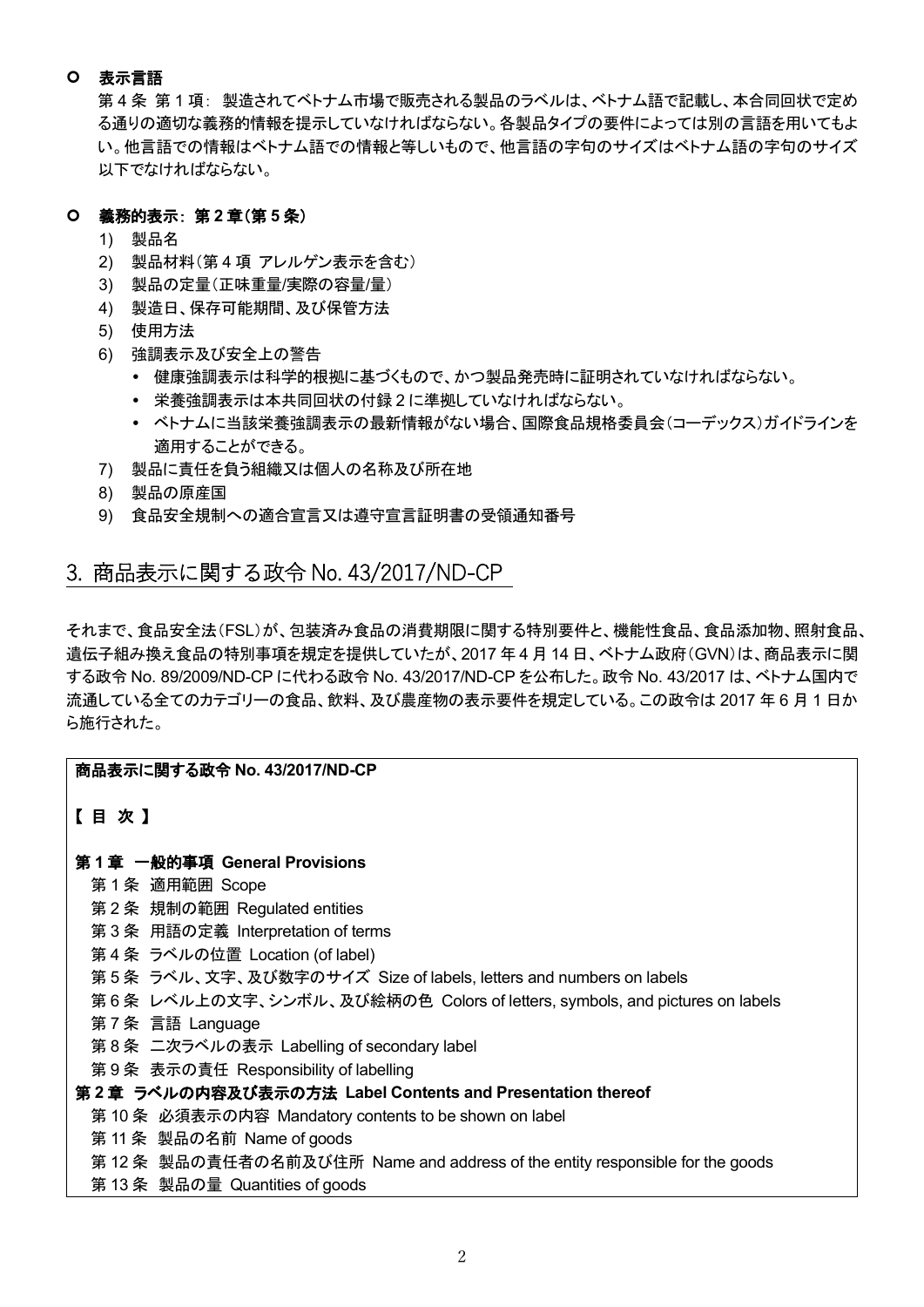- 第 14 条 製造日、有効期限 Date of manufacture, expiration date
- 第 15 条 製品の原産地 Origin of goods
- 第 16 条 成分及び成分の量 Ingredients and ingredient quantities
- 第 17 条 規格及び警告表示 specifications and warnings
- 第 18 条 製品に表示すべきその他の情報 Other information to be presented on goods labels
- 第 19 条 販売用の包装でないバルク製品に添付すべき必須情報 Mandatory information regarding goods to be packaged simply, goods in bulk without commercial containers

# 第 **3** 章 施行 **Implementation**

- 第 20 条 科学情報省 Ministry of Science and Technology
- 第 21 条 省、省レベルの部局、政府の部局 Ministries, ministerial-level agencies, Government agencies
- 第 22 条 地方及び中央政府関連市の民間の委員会 People's committees of provinces and central-affiliated cities

### 第 **4** 章 施行 **Implementation**

- 第 23 条 施行日 Entry into force
- 第 24 条 移行措置 Transitional provisions
- 第 25 条 施行 Implementation
- 別添 I: 製品に表示すべき内容 Mandatory contents to be presented by the nature of the goods
- 別添 II: 製品の量の表示 Presentation of quantities on goods' labels
- 別添 III: 製造日、有効期限、及びその他の日時の表示 Presentation of date of manufacture, expiration date, and other points of time for goods
- 別添 IV: 成分及び成分の量の表示 Presentation of ingredients and ingredient quantities of goods
- 別添 V: 製品の衛生、安全性に関わるその他の規格、警告表示 Other presentation of specifications, warnings on hygiene and safety of goods
- ベトナム市場での消費と流通のために輸入される食品は、次のいずれかの方法で表示をする必要がある:
	- 1) ベトナム語での表示(すべての必須表示内容を含む); 表示はベトナム語で、全ての必須内容を含んでいる必 要がある。各食品タイプの要件に応じて、内容に外国語を含めることができるが、ベトナム語の説明と一致し ている必要があり、そのフォントサイズはベトナム語の対応語句を超えてはいけない。 又は
	- 2) 元の表示の必須情報からのベトナム語訳を含み、政令 No. 43/2017/ND-CP に規定する商品の性質に応じた 他の必須情報を補完した二次表示ラベルが添付されたもの。二次表示ラベルは、国内生産のために輸入され、 市場で再販されない食品成分、食品添加物、食品加工助剤については免除される。
- 食品に必須の表示内容には次のものが含まれる:
	- 1) 商品の名前、
	- 2) 商品に責任のある企業の名称と住所、
	- 3) 商品の出所、
	- 4) 政令 No. 43/2017ND-CP の別添 I、及びその他の関連する法的文書に規定されている商品の性質に準拠し た追加の詳細。
- 「消費期限」、又は「賞味期限」のいずれかで表される有効期限の表示に柔軟な選択肢を規定している。ただし、製 造日と有効期限は(西暦に従って)「日-月-年」の形式で記述する必要があり、製品に別の形式で示されている場合 は、この形式でも注記する必要がある。

# <span id="page-3-0"></span>4. 政令 No. 43/2017/ND-CP をガイドする科学技術省通知 No. 05/2019/TT-BKHCN

2019 年 6 月 26 日、科学技術省(Ministry of Science and Technology: MST)は、商品表示に関する政令 No.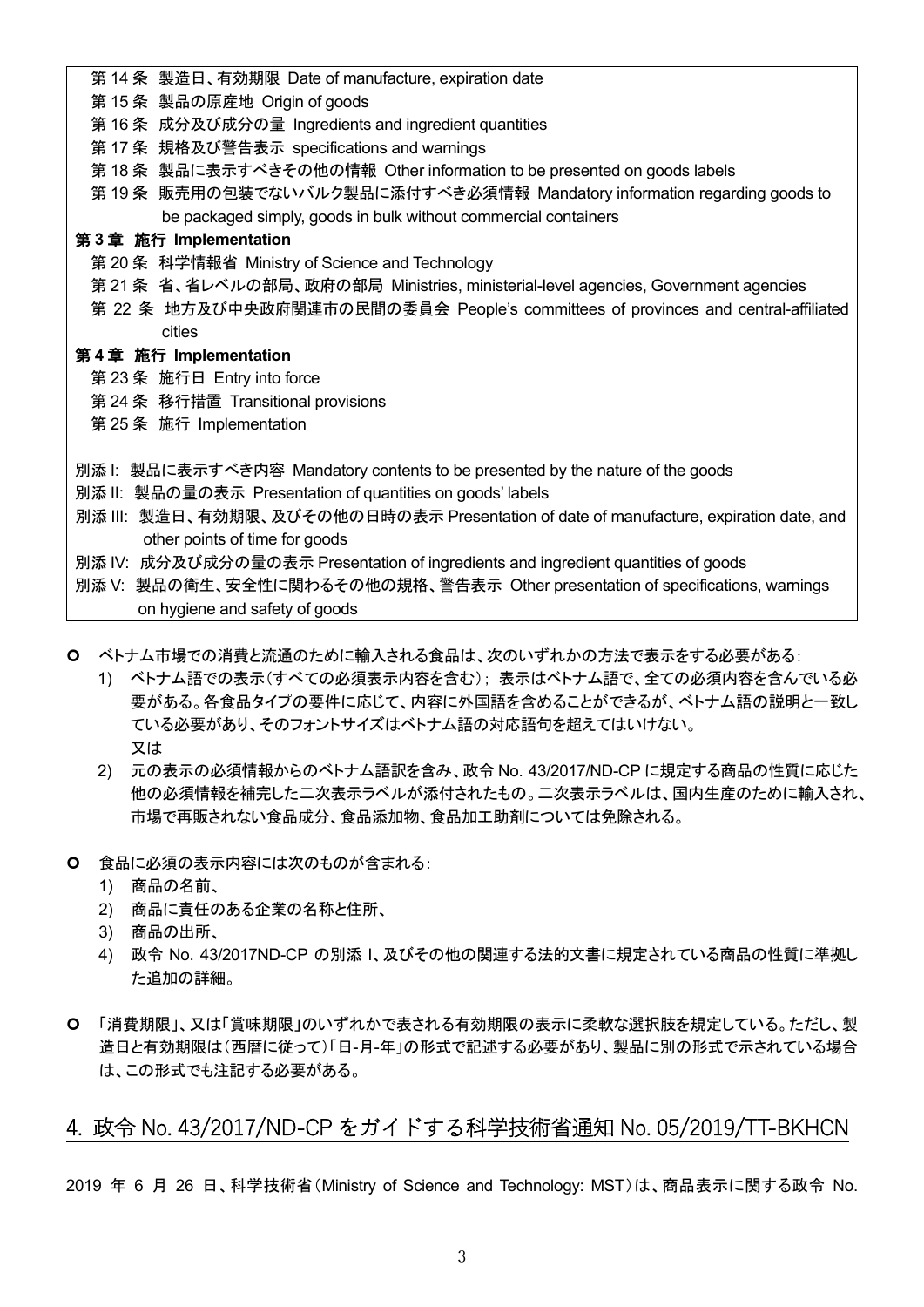43/2017/ND-CP の多くの条項の施行について詳述するために科学技術省通知 No. 05/2019/TT-BKHCN を公布した。 この通知は 2021 年 1 月 1 日から施行される。

| 【目次】<br>第1章 一般的事項 General Regulations<br>第1条 適用範囲 Scope of adjustment<br>第2条 規制の対象 Applicable objects<br>第2章 ラベルの内容及び表示の方法 Content and How to Label Goods<br>第3条 販売用の包装の区別(No. 43/2017/ND-CP 第3条) Distinguish packaging containing non-<br>commercial packaging from commercial packaging<br>第4条 商標の位置(No. 43/2017/ND-CP 第4条) Position of trademarks<br>第5条 ラベル表示の言語(No. 43/2017/ND-CP 第7条) Language presented on the label of goods<br>第6条 製品の責任者の名前及び住所(No. 43/2017/ND-CP 第12条) Name and address of organizations<br>and individuals responsible for goods<br>第7条 製造日及び有効期限の記録(No. 43/2017/ND-CP 第 14 条) Record the date of production and shelf<br>life on the label of goods<br>第8条 成分の表示(No. 43/2017/ND-CP 第16条) Write ingredients on the label of goods<br>第9条 規格及び警告表示(No. 43/2017/ND-CP 第 17 条) Write specifications, warning information on the<br>label of goods<br>第10条 遺伝子組み換え食品の表示(No. 43/2017/ND-CP 別添 I) Labelling genetically modified foods on<br>labels |
|---------------------------------------------------------------------------------------------------------------------------------------------------------------------------------------------------------------------------------------------------------------------------------------------------------------------------------------------------------------------------------------------------------------------------------------------------------------------------------------------------------------------------------------------------------------------------------------------------------------------------------------------------------------------------------------------------------------------------------------------------------------------------------------------------------------------------------------------------------------------------------------------------------------------------------------------------------------------------|
|                                                                                                                                                                                                                                                                                                                                                                                                                                                                                                                                                                                                                                                                                                                                                                                                                                                                                                                                                                           |
|                                                                                                                                                                                                                                                                                                                                                                                                                                                                                                                                                                                                                                                                                                                                                                                                                                                                                                                                                                           |
|                                                                                                                                                                                                                                                                                                                                                                                                                                                                                                                                                                                                                                                                                                                                                                                                                                                                                                                                                                           |
|                                                                                                                                                                                                                                                                                                                                                                                                                                                                                                                                                                                                                                                                                                                                                                                                                                                                                                                                                                           |
|                                                                                                                                                                                                                                                                                                                                                                                                                                                                                                                                                                                                                                                                                                                                                                                                                                                                                                                                                                           |
|                                                                                                                                                                                                                                                                                                                                                                                                                                                                                                                                                                                                                                                                                                                                                                                                                                                                                                                                                                           |
|                                                                                                                                                                                                                                                                                                                                                                                                                                                                                                                                                                                                                                                                                                                                                                                                                                                                                                                                                                           |
|                                                                                                                                                                                                                                                                                                                                                                                                                                                                                                                                                                                                                                                                                                                                                                                                                                                                                                                                                                           |
|                                                                                                                                                                                                                                                                                                                                                                                                                                                                                                                                                                                                                                                                                                                                                                                                                                                                                                                                                                           |
|                                                                                                                                                                                                                                                                                                                                                                                                                                                                                                                                                                                                                                                                                                                                                                                                                                                                                                                                                                           |
|                                                                                                                                                                                                                                                                                                                                                                                                                                                                                                                                                                                                                                                                                                                                                                                                                                                                                                                                                                           |
|                                                                                                                                                                                                                                                                                                                                                                                                                                                                                                                                                                                                                                                                                                                                                                                                                                                                                                                                                                           |
|                                                                                                                                                                                                                                                                                                                                                                                                                                                                                                                                                                                                                                                                                                                                                                                                                                                                                                                                                                           |
|                                                                                                                                                                                                                                                                                                                                                                                                                                                                                                                                                                                                                                                                                                                                                                                                                                                                                                                                                                           |
|                                                                                                                                                                                                                                                                                                                                                                                                                                                                                                                                                                                                                                                                                                                                                                                                                                                                                                                                                                           |
|                                                                                                                                                                                                                                                                                                                                                                                                                                                                                                                                                                                                                                                                                                                                                                                                                                                                                                                                                                           |
|                                                                                                                                                                                                                                                                                                                                                                                                                                                                                                                                                                                                                                                                                                                                                                                                                                                                                                                                                                           |
|                                                                                                                                                                                                                                                                                                                                                                                                                                                                                                                                                                                                                                                                                                                                                                                                                                                                                                                                                                           |
|                                                                                                                                                                                                                                                                                                                                                                                                                                                                                                                                                                                                                                                                                                                                                                                                                                                                                                                                                                           |
| 第 11 条 家庭用化学製品の表示(No. 43/2017/ND-CP 別添 I) Labelling household chemicals                                                                                                                                                                                                                                                                                                                                                                                                                                                                                                                                                                                                                                                                                                                                                                                                                                                                                                   |
| 第12条 目盛りの表示(No. 43/2017/ND-CP 別添 II) Dosing goods on labels                                                                                                                                                                                                                                                                                                                                                                                                                                                                                                                                                                                                                                                                                                                                                                                                                                                                                                               |
| 第 13 条 製造日及び有効期限の記録(No. 43/2017/ND-CP 別添 III) Record the date of production and shelf                                                                                                                                                                                                                                                                                                                                                                                                                                                                                                                                                                                                                                                                                                                                                                                                                                                                                     |
| life on the label of goods                                                                                                                                                                                                                                                                                                                                                                                                                                                                                                                                                                                                                                                                                                                                                                                                                                                                                                                                                |
| 第 14 条 製品の構成の記録(No. 43/2017/ND-CP 別添 IV) Record the composition and composition of the                                                                                                                                                                                                                                                                                                                                                                                                                                                                                                                                                                                                                                                                                                                                                                                                                                                                                    |
| goods on the label of goods                                                                                                                                                                                                                                                                                                                                                                                                                                                                                                                                                                                                                                                                                                                                                                                                                                                                                                                                               |
| 第3章 施行 Terms of Enforcement                                                                                                                                                                                                                                                                                                                                                                                                                                                                                                                                                                                                                                                                                                                                                                                                                                                                                                                                               |
| 第15条 施行 Effect                                                                                                                                                                                                                                                                                                                                                                                                                                                                                                                                                                                                                                                                                                                                                                                                                                                                                                                                                            |
| 第16条 施行の責任 Responsibility for enforcement                                                                                                                                                                                                                                                                                                                                                                                                                                                                                                                                                                                                                                                                                                                                                                                                                                                                                                                                 |

- 通知 No. 05/2019 では、次の場合にのみ、成分が「存在しない」、「含まない」、又は「無添加」の旨の表示を許可し ている:
	- 1) その成分が製品及び製品の製造に使用される材料に存在しない;又は
	- 2) 置換の性質が明記されていない場合には、製品が類似の特性または用途を持つ同じグループの成分を含ま ない。
- ただし、通知 No. 05/2019 では、特定の場合にはコーデックスのガイダンスに従って表示が許可される、例えば、 砂糖含量が 0.5g/100g(固体)、又は 0.5g/100ml(液体)以下の場合、商品に「砂糖なし」の表示ができる。

# <span id="page-4-0"></span>5. その他の特定の表示要件

# (**1**) アレルゲン表示

包装食品、食品添加物及び加工助剤の表示ガイドライン **No. 34/2014/TTLT-BYT-BNNPTNT-BCT** 第 **7** 条 製品材料 **Product composition**